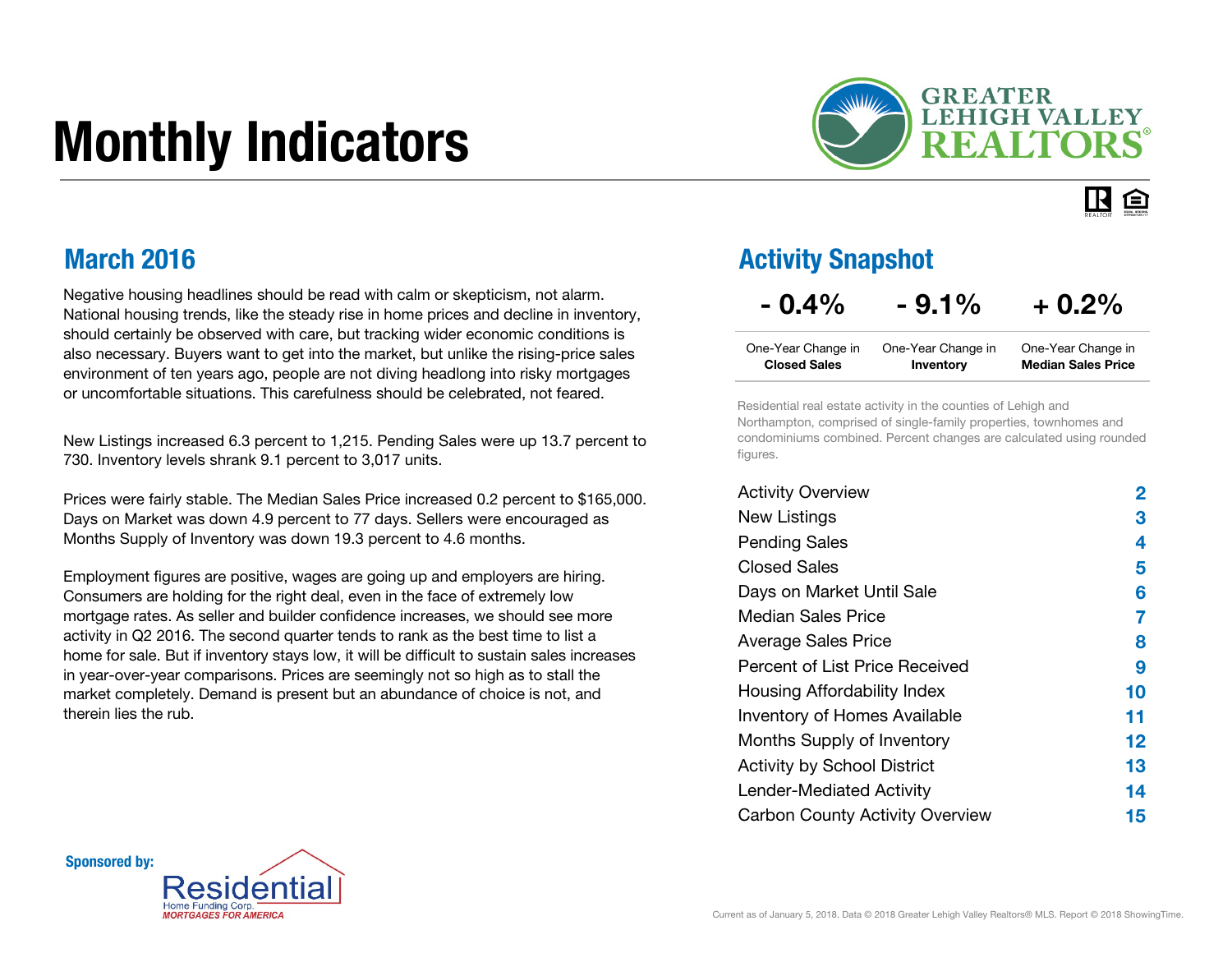# Activity Overview

Key metrics by report month and for year-to-date (YTD) starting from the first of the year.



| <b>Key Metrics</b>                 | <b>Historical Sparkbars</b>                          | $3 - 2015$ | 3-2016    | Percent Change from<br><b>Previous Year</b> | <b>YTD 2015 YTD 2016</b> |           | Percent Change from<br><b>Previous Year</b> |
|------------------------------------|------------------------------------------------------|------------|-----------|---------------------------------------------|--------------------------|-----------|---------------------------------------------|
| <b>New Listings</b>                | 3-2016<br>3-2013<br>$3 - 2014$<br>3-2015             | 1,143      | 1,215     | $+6.3%$                                     | 2,795                    | 2,890     | $+3.4%$                                     |
| <b>Pending Sales</b>               | $3 - 2013$<br>$3 - 2014$<br>$3 - 2015$<br>3-2016     | 642        | 730       | $+13.7%$                                    | 1,681                    | 1,841     | $+9.5%$                                     |
| <b>Closed Sales</b>                | $3 - 2013$<br>$3 - 2014$<br>3-2016                   | 556        | 554       | $-0.4%$                                     | 1,315                    | 1,482     | $+12.7%$                                    |
| <b>Days on Market</b>              | 3-2013<br>$3 - 2014$<br>$3 - 2015$<br>3-2016         | 81         | 77        | $-4.9%$                                     | 79                       | 76        | $-3.8%$                                     |
| <b>Median Sales Price</b>          | $3 - 2013$<br>$3 - 2014$<br>$3 - 2016$<br>$3 - 2015$ | \$164,600  | \$165,000 | $+0.2%$                                     | \$159,000                | \$167,000 | $+5.0%$                                     |
| <b>Average Sales Price</b>         | $3 - 2013$<br>$3 - 2014$<br>$3-2015$<br>$3 - 2016$   | \$186,783  | \$188,795 | $+1.1%$                                     | \$182,687                | \$190,743 | $+4.4%$                                     |
| <b>Pct. of List Price Received</b> | 3-2013<br>$3 - 2014$<br>3-2015<br>3-2016             | 95.9%      | 97.0%     | $+1.1%$                                     | 95.8%                    | 96.7%     | $+0.9%$                                     |
| <b>Housing Affordability Index</b> | $3 - 2013$<br>$3 - 2014$<br>$3 - 2015$<br>3-2016     | 207        | 203       | $-1.9%$                                     | 215                      | 200       | $-7.0%$                                     |
| Inventory                          | 3-2013<br>$3 - 2014$<br>3-2015<br>$3 - 2016$         | 3,320      | 3,017     | $-9.1%$                                     |                          |           |                                             |
| <b>Months Supply</b>               | $3-2013$<br>$3 - 2014$<br>3-2015<br>$3 - 2016$       | 5.7        | 4.6       | $-19.3%$                                    |                          |           |                                             |

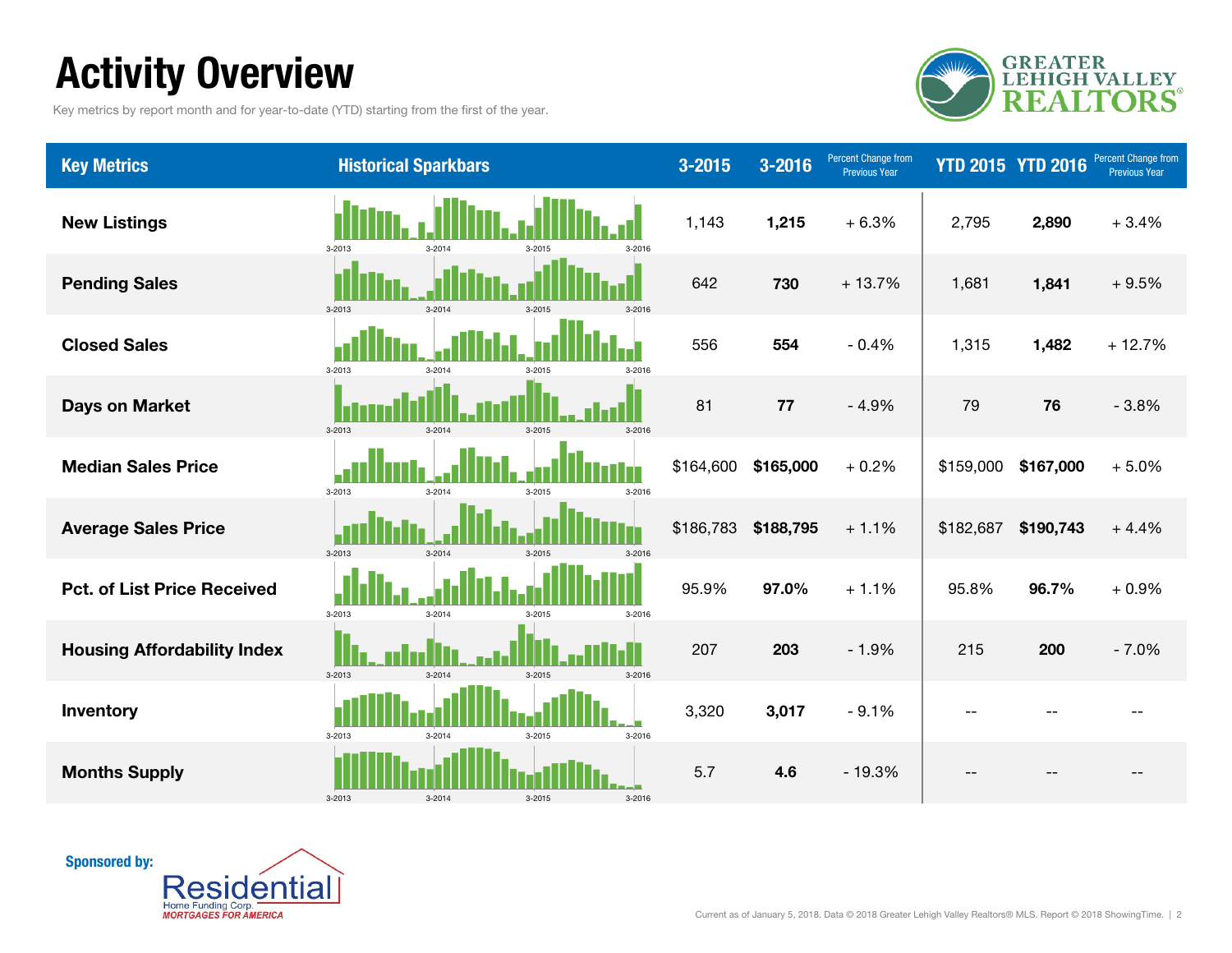## New Listings

A count of the properties that have been newly listed on the market in a given month.

entia

Home Funding Corp. **MORTGAGES FOR AMERICA** 





| <b>New Listings</b> |       | <b>Prior Year</b> | <b>Percent Change</b> |
|---------------------|-------|-------------------|-----------------------|
| April 2015          | 1,375 | 1,346             | $+2.2%$               |
| May 2015            | 1,333 | 1,353             | $-1.5%$               |
| June 2015           | 1,326 | 1,296             | $+2.3%$               |
| <b>July 2015</b>    | 1,321 | 1,193             | $+10.7%$              |
| August 2015         | 1,122 | 1,094             | $+2.6%$               |
| September 2015      | 1,087 | 1,089             | $-0.2\%$              |
| October 2015        | 964   | 1,068             | $-9.7\%$              |
| November 2015       | 769   | 720               | $+6.8%$               |
| December 2015       | 602   | 609               | $-1.1\%$              |
| January 2016        | 790   | 878               | $-10.0\%$             |
| February 2016       | 885   | 774               | $+14.3%$              |
| <b>March 2016</b>   | 1,215 | 1,143             | $+6.3\%$              |
| 12-Month Avg        | 1,066 | 1.047             | $+1.8%$               |

#### Historical New Listings by Month

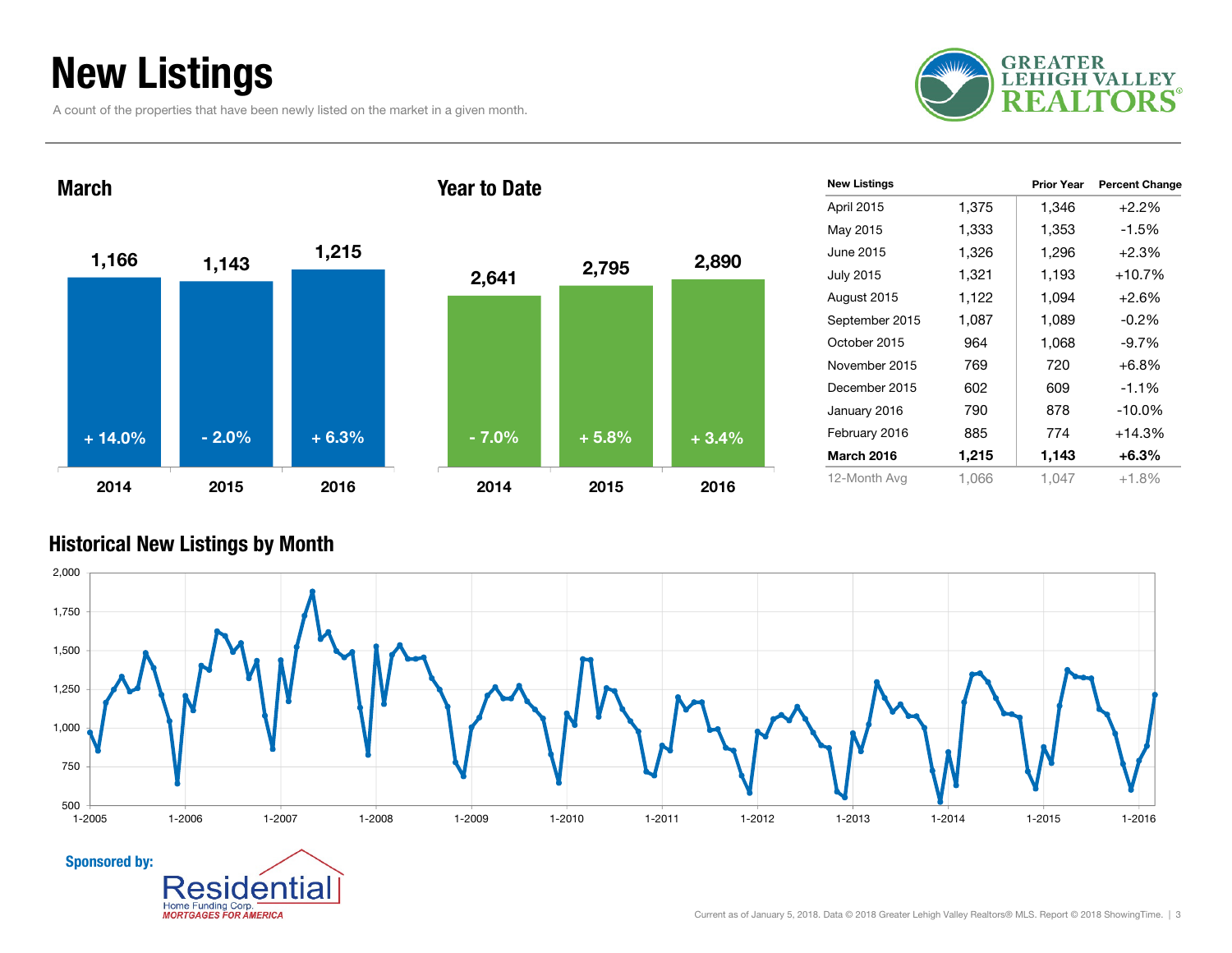### Pending Sales

A count of the properties on which offers have been accepted in a given month.





| <b>Pending Sales</b> |     | <b>Prior Year</b> | <b>Percent Change</b> |
|----------------------|-----|-------------------|-----------------------|
| April 2015           | 715 | 665               | $+7.5%$               |
| May 2015             | 769 | 706               | $+8.9%$               |
| June 2015            | 792 | 629               | $+25.9%$              |
| <b>July 2015</b>     | 711 | 666               | $+6.8%$               |
| August 2015          | 683 | 623               | $+9.6%$               |
| September 2015       | 627 | 575               | $+9.0\%$              |
| October 2015         | 627 | 589               | $+6.5%$               |
| November 2015        | 537 | 507               | $+5.9%$               |
| December 2015        | 486 | 383               | $+26.9%$              |
| January 2016         | 509 | 508               | $+0.2%$               |
| February 2016        | 602 | 531               | $+13.4%$              |
| <b>March 2016</b>    | 730 | 642               | $+13.7\%$             |
| 12-Month Avg         | 649 | 585               | $+10.9%$              |

#### Historical Pending Sales by Month

Home Funding Corp. **MORTGAGES FOR AMERICA** 

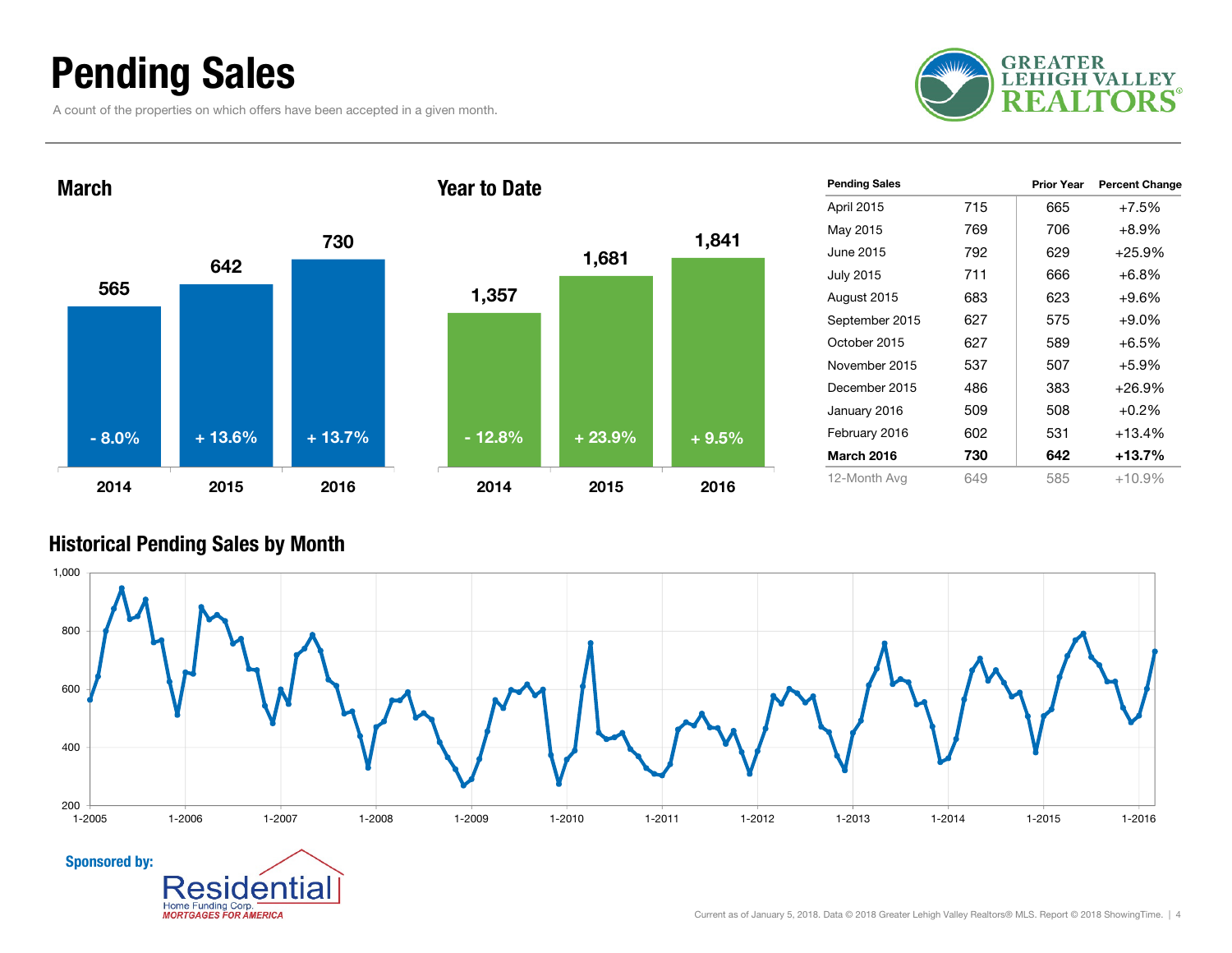### Closed Sales

A count of the actual sales that closed in a given month.





| <b>Closed Sales</b> |     | <b>Prior Year</b> | <b>Percent Change</b> |
|---------------------|-----|-------------------|-----------------------|
| April 2015          | 543 | 466               | $+16.5%$              |
| May 2015            | 636 | 624               | $+1.9%$               |
| June 2015           | 837 | 677               | $+23.6%$              |
| <b>July 2015</b>    | 823 | 694               | $+18.6%$              |
| August 2015         | 817 | 684               | $+19.4%$              |
| September 2015      | 648 | 586               | $+10.6%$              |
| October 2015        | 691 | 668               | $+3.4%$               |
| November 2015       | 538 | 507               | $+6.1%$               |
| December 2015       | 634 | 634               | $0.0\%$               |
| January 2016        | 470 | 397               | $+18.4%$              |
| February 2016       | 458 | 362               | $+26.5%$              |
| <b>March 2016</b>   | 554 | 556               | $-0.4\%$              |
| 12-Month Avg        | 637 | 571               | $+11.6%$              |

#### Historical Closed Sales by Month

Home Funding Corp.

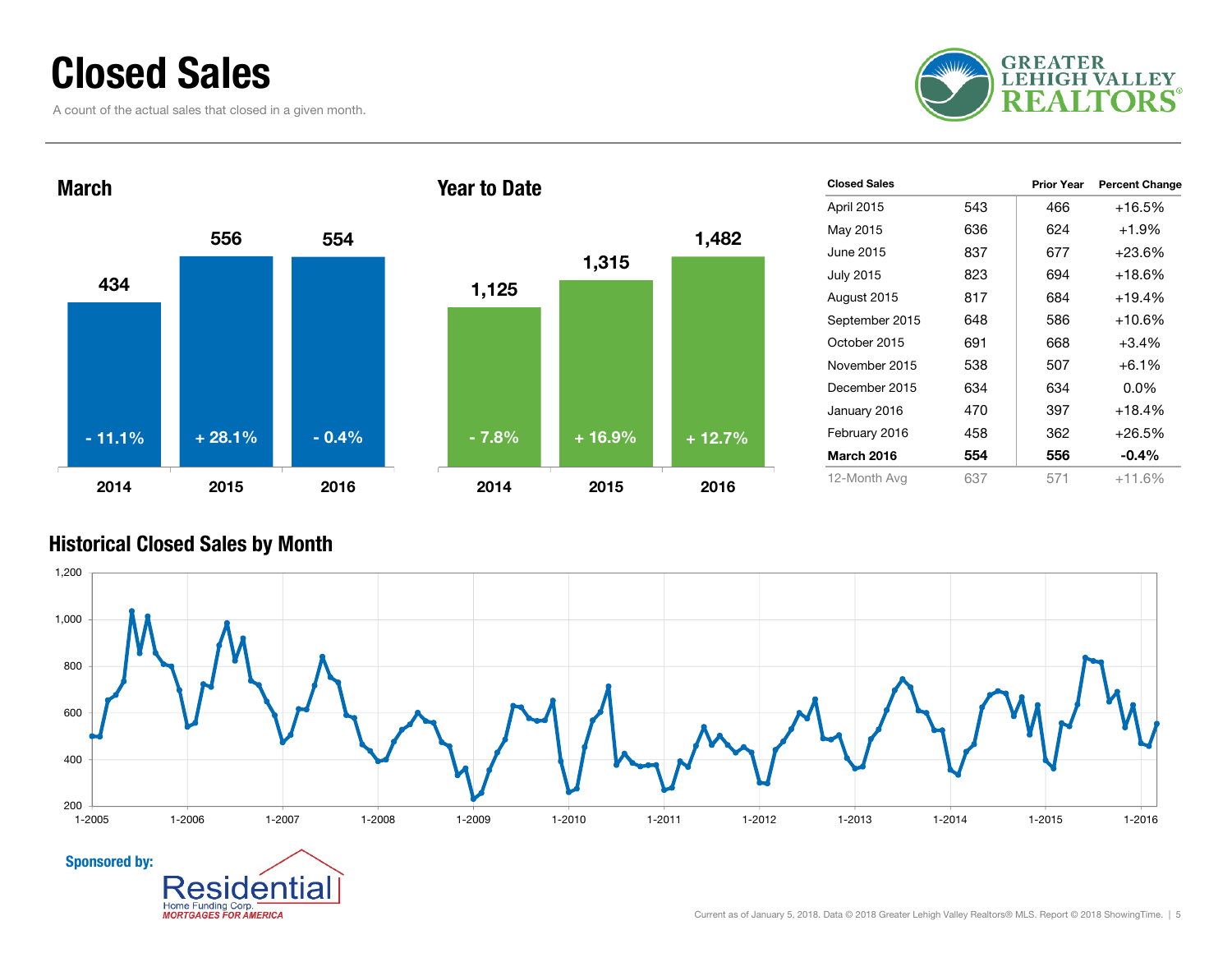### Days on Market Until Sale

Average number of days between when a property is listed and when an offer is accepted in a given month.





| Days on Market    |    | <b>Prior Year</b> | <b>Percent Change</b> |
|-------------------|----|-------------------|-----------------------|
| April 2015        | 75 | 81                | $-7.4%$               |
| May 2015          | 73 | 74                | $-1.4%$               |
| June 2015         | 61 | 62                | -1.6%                 |
| <b>July 2015</b>  | 61 | 61                | $0.0\%$               |
| August 2015       | 58 | 69                | $-15.9%$              |
| September 2015    | 65 | 70                | $-7.1%$               |
| October 2015      | 69 | 68                | $+1.5%$               |
| November 2015     | 64 | 70                | -8.6%                 |
| December 2015     | 66 | 73                | -9.6%                 |
| January 2016      | 69 | 74                | -6.8%                 |
| February 2016     | 80 | 83                | -3.6%                 |
| <b>March 2016</b> | 77 | 81                | $-4.9%$               |
| 12-Month Avg*     | 67 | 71                | $-5.6%$               |

\* Average Days on Market of all properties from April 2015 through March 2016. This is not the average of the individual figures above.



#### Historical Days on Market Until Sale by Month

**MORTGAGES FOR AMERICA**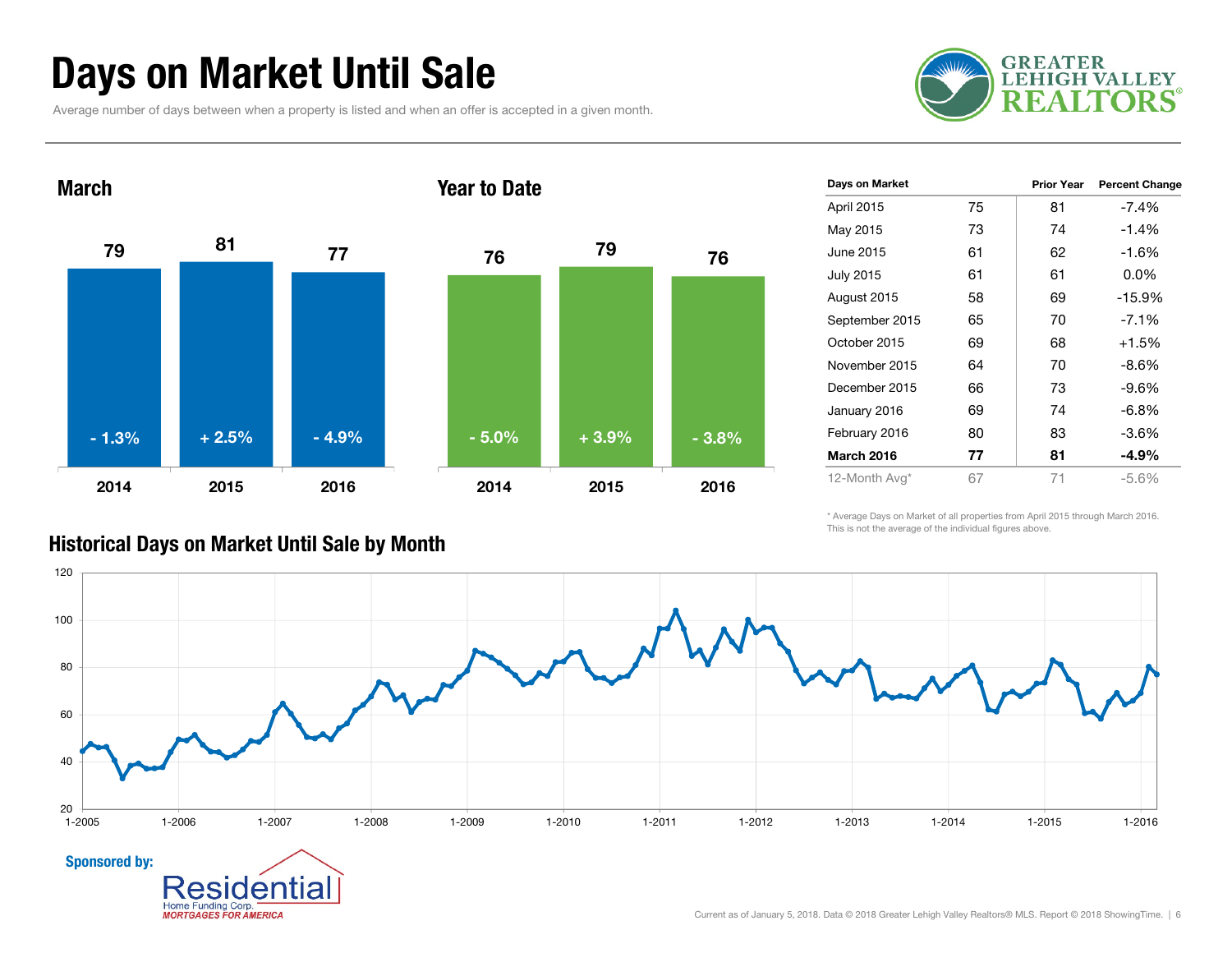### Median Sales Price

March

Point at which half of the sales sold for more and half sold for less, not accounting for seller concessions, in a given month.





tıa

#### Year to Date

| <b>Median Sales Price</b> |           | <b>Prior Year</b> | <b>Percent Change</b> |
|---------------------------|-----------|-------------------|-----------------------|
| April 2015                | \$164,950 | \$158,500         | $+4.1%$               |
| May 2015                  | \$173,750 | \$167,125         | $+4.0%$               |
| June 2015                 | \$193,000 | \$185,000         | $+4.3%$               |
| <b>July 2015</b>          | \$180,000 | \$186,000         | -3.2%                 |
| August 2015               | \$182,500 | \$176,300         | $+3.5%$               |
| September 2015            | \$170,000 | \$176,250         | $-3.5\%$              |
| October 2015              | \$170,000 | \$170,000         | $0.0\%$               |
| November 2015             | \$166,000 | \$176,500         | $-5.9\%$              |
| December 2015             | \$168,190 | \$159,450         | $+5.5%$               |
| January 2016              | \$170,000 | \$150,000         | $+13.3%$              |
| February 2016             | \$165,000 | \$160,000         | $+3.1%$               |
| <b>March 2016</b>         | \$165,000 | \$164,600         | $+0.2\%$              |
| 12-Month Med*             | \$173,000 | \$170,000         | $+1.8%$               |

\* Median Sales Price of all properties from April 2015 through March 2016. This is not the average of the individual figures above.



#### Historical Median Sales Price by Month

Home Funding Corp. **MORTGAGES FOR AMERICA** 

Sponsored by: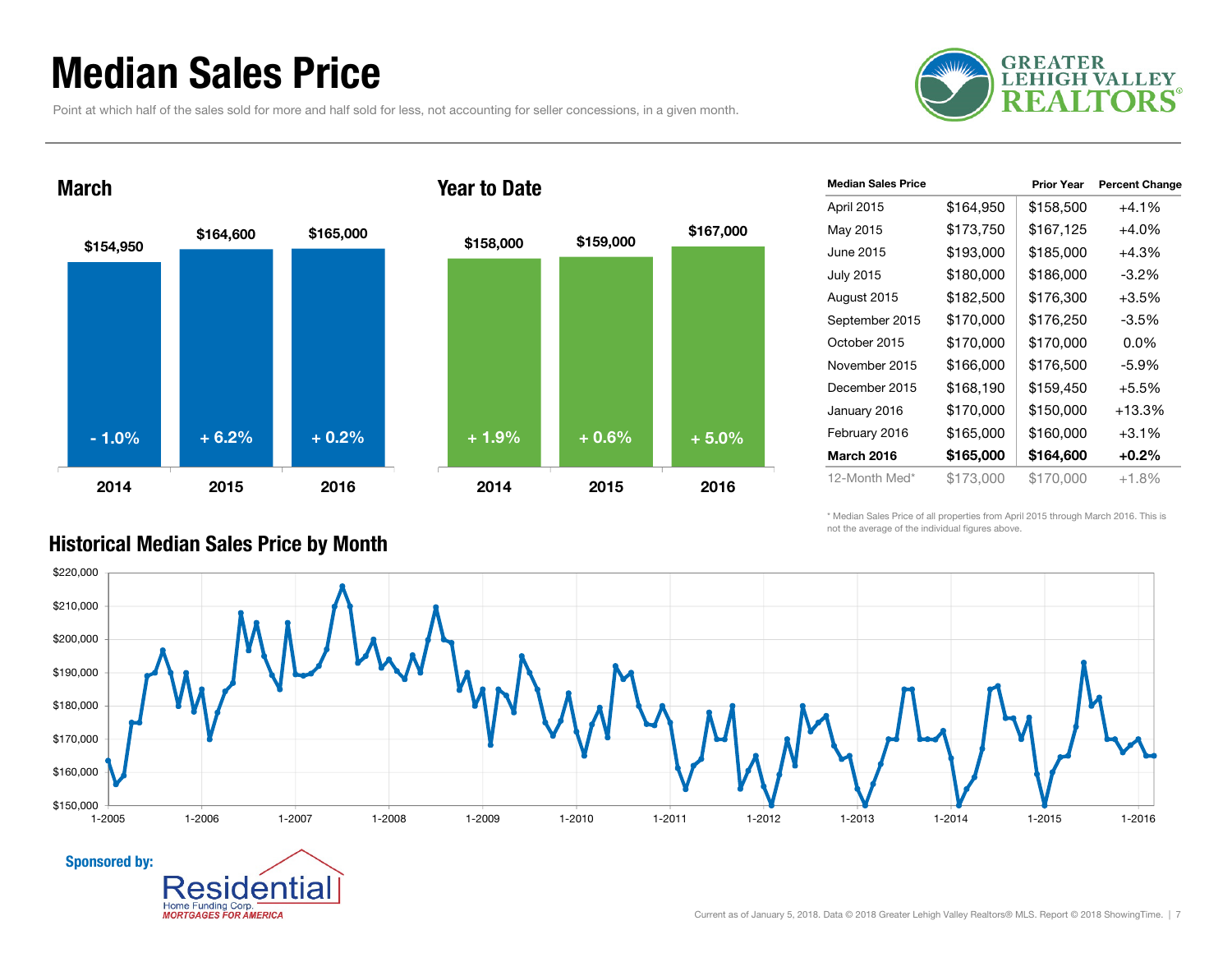### Average Sales Price

Average sales price for all closed sales, not accounting for seller concessions, in a given month.





| Avg. Sales Price  |           | <b>Prior Year</b> | <b>Percent Change</b> |
|-------------------|-----------|-------------------|-----------------------|
| April 2015        | \$201,506 | \$180,135         | $+11.9%$              |
| May 2015          | \$199,519 | \$190,237         | +4.9%                 |
| June 2015         | \$220,369 | \$218,886         | $+0.7%$               |
| <b>July 2015</b>  | \$212,339 | \$216,111         | $-1.7%$               |
| August 2015       | \$207,821 | \$206,199         | $+0.8%$               |
| September 2015    | \$201,246 | \$211,183         | $-4.7\%$              |
| October 2015      | \$199,586 | \$189,508         | $+5.3%$               |
| November 2015     | \$196,018 | \$196,548         | $-0.3%$               |
| December 2015     | \$195,898 | \$187,811         | +4.3%                 |
| January 2016      | \$193,966 | \$177,908         | $+9.0%$               |
| February 2016     | \$189,792 | \$181,642         | $+4.5%$               |
| <b>March 2016</b> | \$188,795 | \$186,783         | $+1.1%$               |
| 12-Month Avg*     | \$202,113 | \$197,115         | $+2.5%$               |

\* Avg. Sales Price of all properties from April 2015 through March 2016. This is not the average of the individual figures above.



#### Historical Average Sales Price by Month

A۱

Home Funding Corp. **MORTGAGES FOR AMERICA**  ıа

Current as of January 5, 2018. Data © 2018 Greater Lehigh Valley Realtors® MLS. Report © 2018 ShowingTime. | 8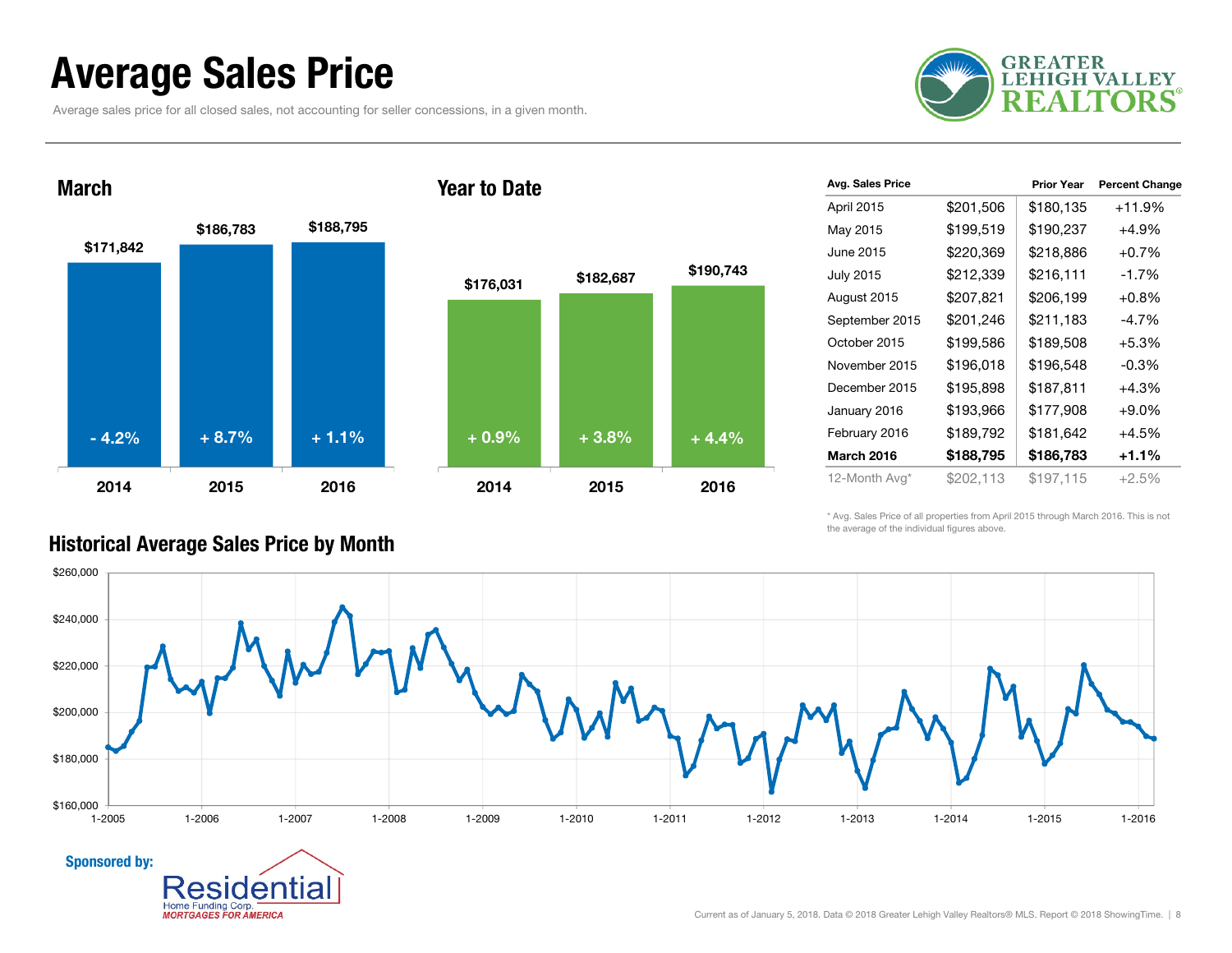### Percent of List Price Received

Percentage found when dividing a property's sales price by its most recent list price, then taking the average for all properties sold in a given month, not accounting for seller concessions.



95.9% 95.9% 97.0% 2014 2015 2016March95.6% 95.8% 96.7% 2014 2015 2016+ 0.3% $\%$  0.0% + 1.1% + 0.6% + 0.2% + 0.9%

| Pct. of List Price Received |       | <b>Prior Year</b> | <b>Percent Change</b> |
|-----------------------------|-------|-------------------|-----------------------|
| April 2015                  | 96.6% | 96.3%             | $+0.3%$               |
| May 2015                    | 96.9% | 96.0%             | $+0.9%$               |
| June 2015                   | 97.0% | 96.6%             | $+0.4%$               |
| July 2015                   | 96.9% | 96.8%             | $+0.1%$               |
| August 2015                 | 96.9% | 96.3%             | $+0.6%$               |
| September 2015              | 96.5% | 96.4%             | $+0.1%$               |
| October 2015                | 96.2% | 95.8%             | $+0.4%$               |
| November 2015               | 96.6% | 96.4%             | $+0.2%$               |
| December 2015               | 96.6% | 95.8%             | $+0.8%$               |
| January 2016                | 96.5% | 95.6%             | $+0.9%$               |
| February 2016               | 96.6% | 96.0%             | $+0.6%$               |
| March 2016                  | 97.0% | 95.9%             | $+1.1%$               |
| 12-Month Avg*               | 96.7% | 96.2%             | $+0.5%$               |

\* Average Pct. of List Price Received for all properties from April 2015 through March 2016. This is not the average of the individual figures above.



**Home Funding Corp MORTGAGES FOR AMERICA** 

#### Year to Date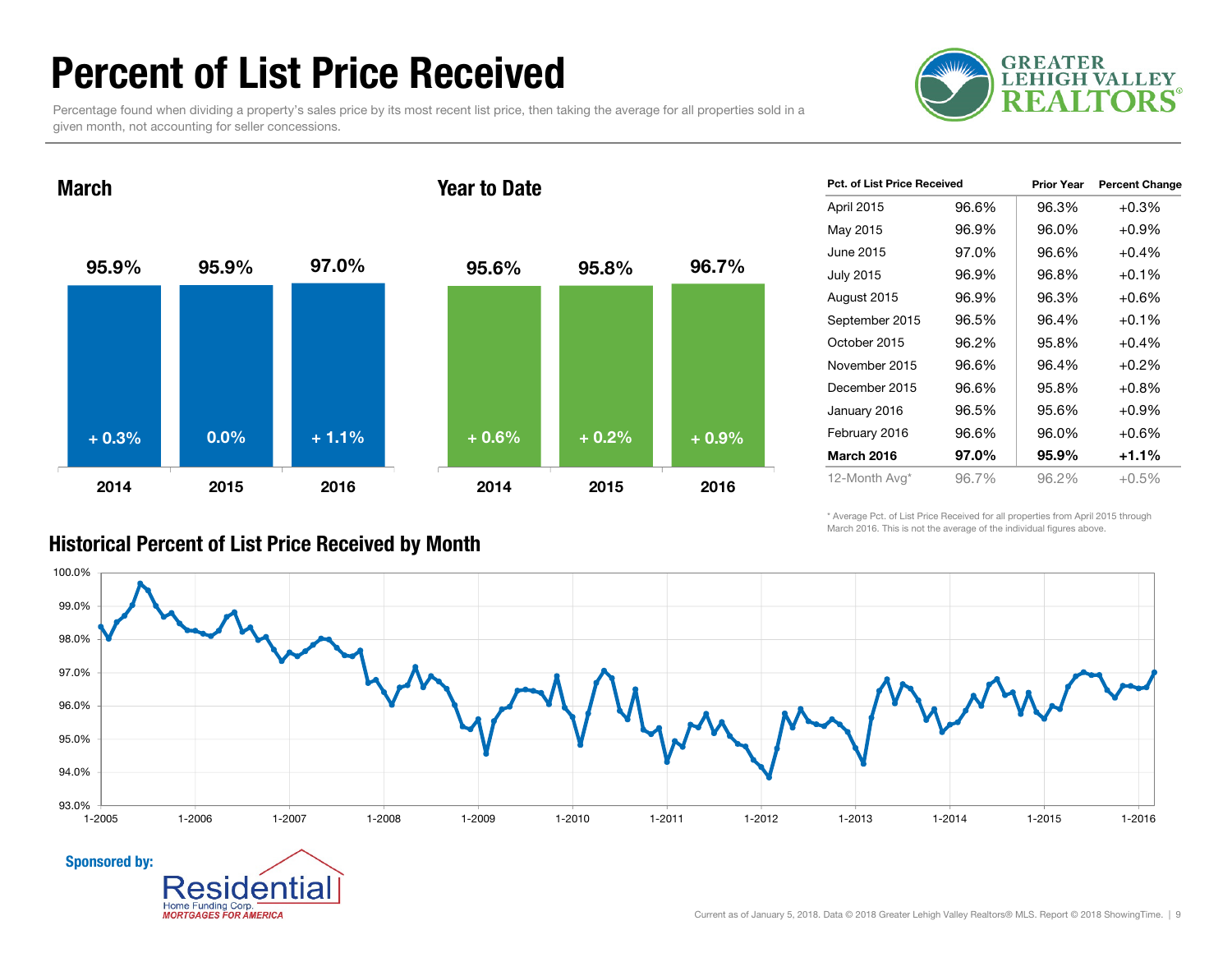# Housing Affordability Index

**GREATER LEHIGH VALLEY** 5

This index measures housing affordability for the region. For example, an index of 120 means the median household income is 120% of what is necessary to qualify for the median-priced home under prevailing interest rates. A higher number means greater affordability.



| <b>Affordability Index</b> |     | <b>Prior Year</b> | <b>Percent Change</b> |
|----------------------------|-----|-------------------|-----------------------|
| April 2015                 | 209 | 198               | $+5.6%$               |
| May 2015                   | 199 | 193               | $+3.1%$               |
| June 2015                  | 176 | 174               | $+1.1%$               |
| <b>July 2015</b>           | 186 | 172               | $+8.1%$               |
| August 2015                | 185 | 183               | $+1.1%$               |
| September 2015             | 200 | 181               | $+10.5%$              |
| October 2015               | 200 | 191               | $+4.7%$               |
| November 2015              | 204 | 184               | $+10.9%$              |
| December 2015              | 201 | 206               | $-2.4%$               |
| January 2016               | 192 | 230               | $-16.5%$              |
| February 2016              | 204 | 216               | $-5.6%$               |
| <b>March 2016</b>          | 203 | 207               | -1.9%                 |
| 12-Month Avg               | 197 | 197               | $0.0\%$               |

#### Historical Housing Affordability Index by Mont h

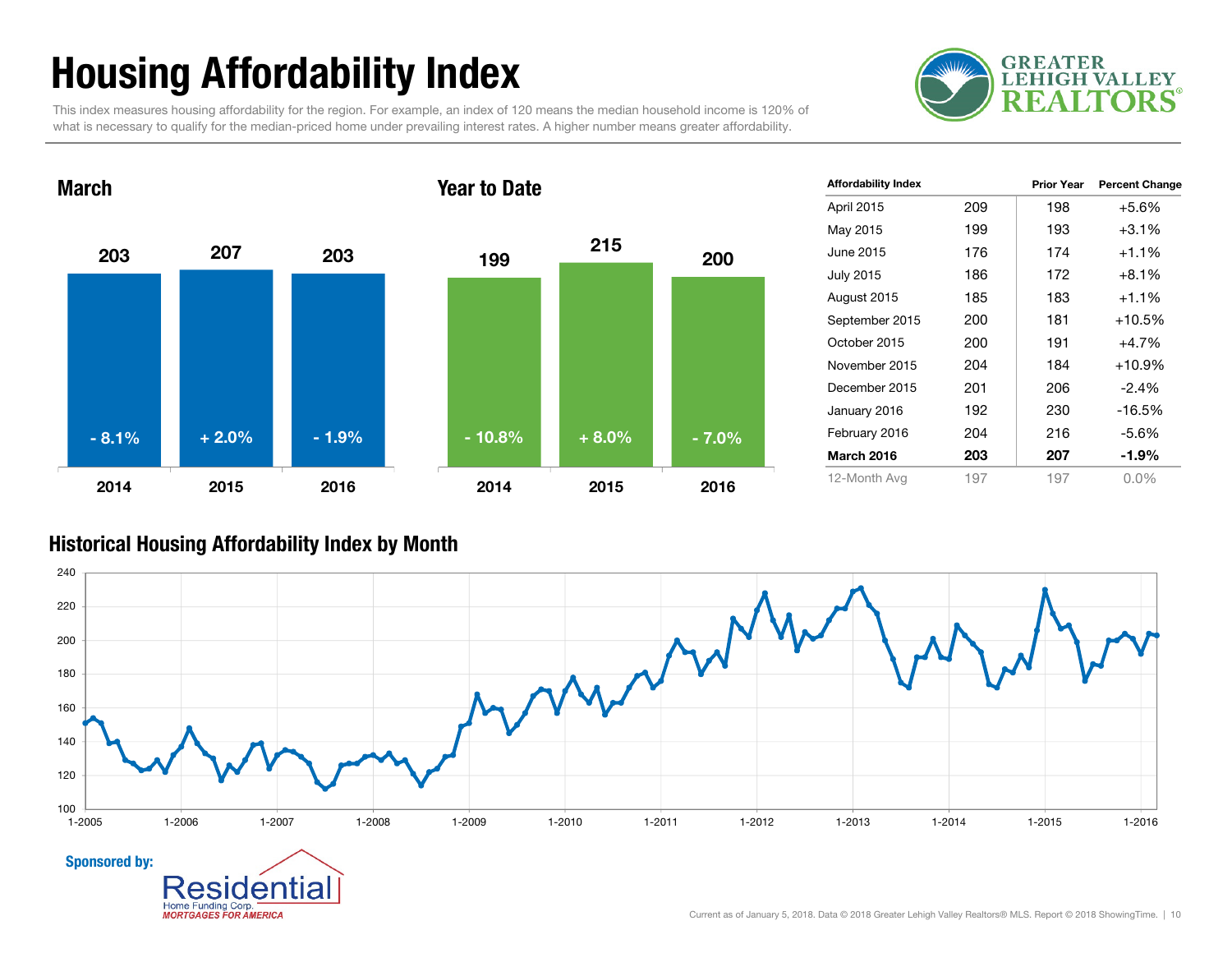### Inventory of Homes Available

The number of properties available for sale in active status at the end of a given month.





| Inventory         |       | <b>Prior Year</b> | <b>Percent Change</b> |
|-------------------|-------|-------------------|-----------------------|
| April 2015        | 3,635 | 3,783             | -3.9%                 |
| May 2015          | 3,819 | 3,964             | $-3.7%$               |
| June 2015         | 3,918 | 4,161             | -5.8%                 |
| <b>July 2015</b>  | 4,098 | 4,236             | -3.3%                 |
| August 2015       | 4,020 | 4,235             | $-5.1%$               |
| September 2015    | 3,928 | 4,187             | -6.2%                 |
| October 2015      | 3,701 | 4,071             | $-9.1\%$              |
| November 2015     | 3,456 | 3,765             | -8.2%                 |
| December 2015     | 3,027 | 3,330             | $-9.1%$               |
| January 2016      | 2,918 | 3,273             | $-10.8%$              |
| February 2016     | 2,872 | 3,176             | -9.6%                 |
| <b>March 2016</b> | 3,017 | 3,320             | $-9.1%$               |
| 12-Month Avg*     | 3,534 | 3,792             | $-6.8%$               |

\* Inventory for all properties from April 2015 through March 2016. This is not the average of the individual figures above.



#### Historical Inventory of Homes Available by Month

Home Funding Corp. **MORTGAGES FOR AMERICA**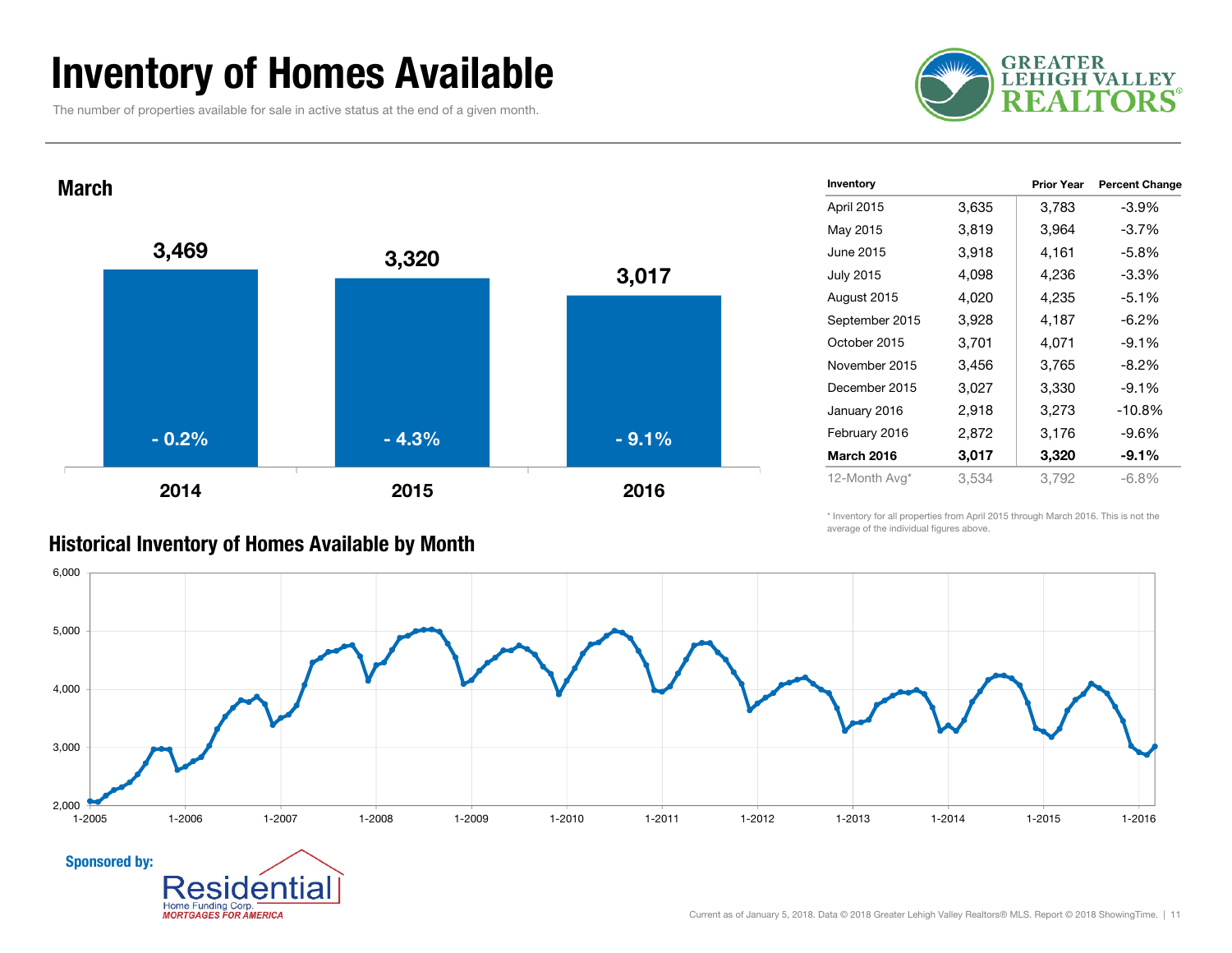### Months Supply of Inventory

The inventory of homes for sale at the end of a given month, divided by the average monthly pending sales from the last 12 months.





|     |     | <b>Percent Change</b> |
|-----|-----|-----------------------|
| 6.2 | 6.9 | $-10.1%$              |
| 6.4 | 7.3 | $-12.3%$              |
| 6.4 | 7.6 | $-15.8%$              |
| 6.7 | 7.7 | $-13.0%$              |
| 6.5 | 7.7 | $-15.6%$              |
| 6.3 | 7.6 | $-17.1%$              |
| 5.9 | 7.4 | $-20.3%$              |
| 5.5 | 6.8 | $-19.1%$              |
| 4.8 | 6.0 | $-20.0\%$             |
| 4.6 | 5.7 | $-19.3%$              |
| 4.5 | 5.5 | $-18.2%$              |
| 4.6 | 5.7 | $-19.3%$              |
| 5.7 | 6.8 | $-16.2%$              |
|     |     | <b>Prior Year</b>     |

\* Months Supply for all properties from April 2015 through March 2016. This is not the average of the individual figures above.



#### Historical Months Supply of Inventory by Month

**MORTGAGES FOR AMERICA**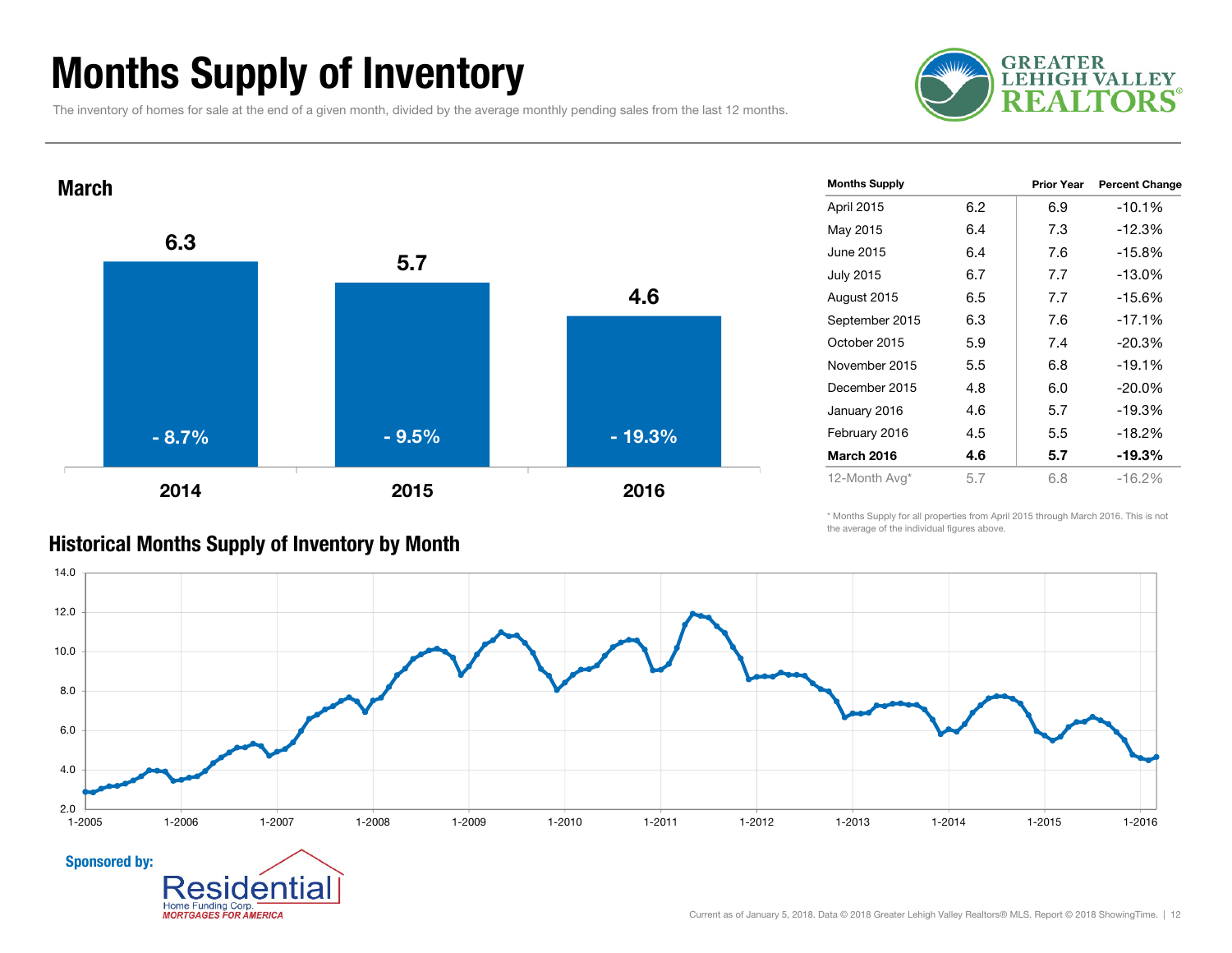# Activity by School District

**GREATER<br>LEHIGH VALLEY REALTORS** 

New Listings, Closed Sales, and Average Sales Price are based on year-to-date (YTD) figures. Homes for Sale is based on monthly figures.

|                                                 | <b>New Listings</b> |                 | <b>Pending Sales</b> |                 |                 | <b>Closed Sales</b> |                 |                 |          | <b>Avg. Sales Price</b> |                 | <b>Inventory</b> |        |            |          |
|-------------------------------------------------|---------------------|-----------------|----------------------|-----------------|-----------------|---------------------|-----------------|-----------------|----------|-------------------------|-----------------|------------------|--------|------------|----------|
|                                                 | <b>YTD 2015</b>     | <b>YTD 2016</b> | $+/-$                | <b>YTD 2015</b> | <b>YTD 2016</b> | $+/-$               | <b>YTD 2015</b> | <b>YTD 2016</b> | $+/-$    | <b>YTD 2015</b>         | <b>YTD 2016</b> | $+/-$            | 3-2015 | $3 - 2016$ | $+/-$    |
| <b>Lehigh Valley</b><br><b>School Districts</b> | 2,795               | 2,890           | $+3.4%$              | 1,681           | 1,841           | $+9.5%$             | 1,315           | 1,482           | $+12.7%$ | \$182,687               | \$190,743       | $+4.4%$          | 3,320  | 3,017      | $-9.1%$  |
| Allentown                                       | 405                 | 403             | $-0.5%$              | 246             | 276             | $+12.2%$            | 192             | 232             | $+20.8%$ | \$93,520                | \$96,660        | $+3.4%$          | 483    | 441        | $-8.7%$  |
| Catasaugua                                      | 52                  | 40              | $-23.1%$             | 26              | 30              | $+15.4%$            | 20              | 24              | $+20.0%$ | \$103,445               | \$142,458       | $+37.7%$         | 56     | 41         | $-26.8%$ |
| East Penn                                       | 285                 | 284             | $-0.4%$              | 187             | 203             | $+8.6%$             | 129             | 148             | $+14.7%$ | \$225,086               | \$224,433       | $-0.3%$          | 263    | 212        | $-19.4%$ |
| Northern Lehigh                                 | 57                  | 60              | $+5.3%$              | 29              | 28              | $-3.4%$             | 26              | 25              | $-3.8%$  | \$135,199               | \$136,681       | $+1.1%$          | 69     | 80         | $+15.9%$ |
| Northwestern Lehigh                             | 43                  | 45              | $+4.7%$              | 29              | 28              | $-3.4%$             | 30              | 25              | $-16.7%$ | \$224,308               | \$281,628       | $+25.6%$         | 67     | 63         | $-6.0%$  |
| Parkland                                        | 300                 | 283             | $-5.7%$              | 171             | 179             | $+4.7%$             | 120             | 125             | $+4.2%$  | \$257,325               | \$254,692       | $-1.0%$          | 340    | 241        | $-29.1%$ |
| Salisbury                                       | 41                  | 58              | $+41.5%$             | 33              | 37              | $+12.1%$            | 24              | 32              | $+33.3%$ | \$207,294               | \$229,513       | $+10.7%$         | 55     | 58         | $+5.5%$  |
| Southern Lehigh                                 | 117                 | 108             | $-7.7%$              | 64              | 73              | $+14.1%$            | 43              | 69              | $+60.5%$ | \$265,134               | \$354,118       | $+33.6%$         | 152    | 131        | $-13.8%$ |
| Whitehall                                       | 115                 | 108             | $-6.1%$              | 81              | 63              | $-22.2%$            | 68              | 51              | $-25.0%$ | \$144,371               | \$161,659       | $+12.0%$         | 136    | 123        | $-9.6%$  |
| <b>Bangor Area</b>                              | 92                  | 114             | $+23.9%$             | 60              | 46              | $-23.3%$            | 49              | 44              | $-10.2%$ | \$176,067               | \$157,859       | $-10.3%$         | 139    | 161        | $+15.8%$ |
| Bethlehem                                       | 459                 | 469             | $+2.2%$              | 296             | 328             | $+10.8%$            | 259             | 260             | $+0.4%$  | \$188,538               | \$181,252       | $-3.9%$          | 540    | 444        | $-17.8%$ |
| Easton                                          | 334                 | 326             | $-2.4%$              | 191             | 214             | $+12.0%$            | 156             | 166             | $+6.4%$  | \$182,990               | \$181,647       | $-0.7%$          | 412    | 377        | $-8.5%$  |
| Nazareth                                        | 134                 | 177             | $+32.1%$             | 74              | 88              | $+18.9%$            | 51              | 75              | $+47.1%$ | \$269,334               | \$245,247       | $-8.9%$          | 142    | 145        | $+2.1%$  |
| Northampton                                     | 158                 | 203             | $+28.5%$             | 79              | 118             | $+49.4%$            | 56              | 102             | $+82.1%$ | \$180,242               | \$174,679       | $-3.1%$          | 205    | 239        | $+16.6%$ |
| Pen Argyl                                       | 50                  | 43              | $-14.0%$             | 26              | 32              | $+23.1%$            | 17              | 23              | $+35.3%$ | \$121,949               | \$169,047       | +38.6%           | 71     | 65         | $-8.5%$  |
| Saucon Valley                                   | 82                  | 91              | $+11.0%$             | 47              | 54              | $+14.9%$            | 42              | 39              | $-7.1%$  | \$183,970               | \$252,710       | +37.4%           | 119    | 106        | $-10.9%$ |
| Wilson                                          | 71                  | 78              | $+9.9%$              | 42              | 44              | $+4.8%$             | 33              | 42              | $+27.3%$ | \$130.869               | \$166,638       | $+27.3%$         | 71     | 90         | $+26.8%$ |

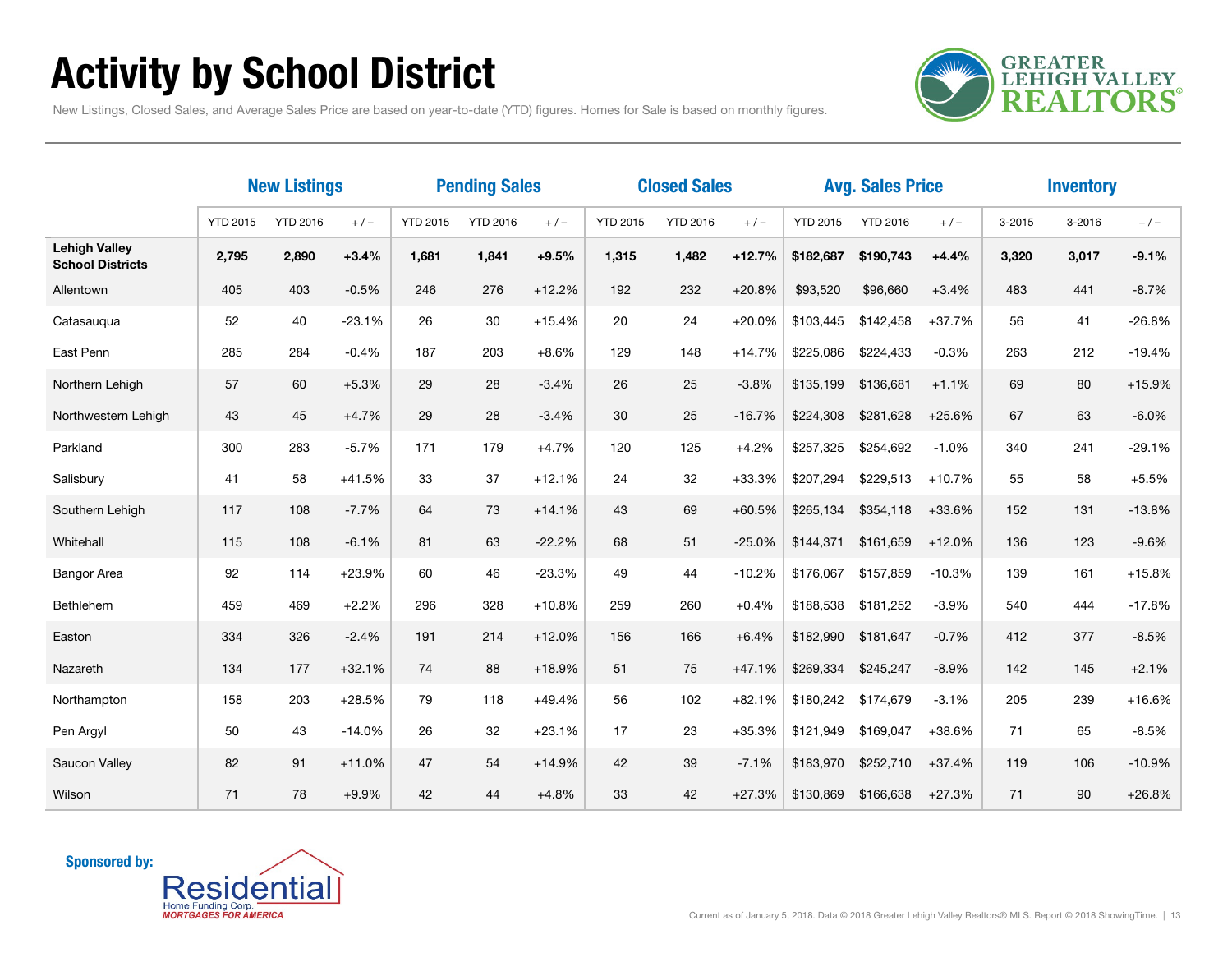# Lender-Mediated Activity



Metrics are based on year-to-date (YTD) figures. Lender-mediated properties are those marked as "Foreclosed," "REO," "Bank Owned," "Pre-Foreclosure" or "Short Sale." Residential activity only. The YTD data point represents all traditional and lender-mediated activity. Share is the market share of lender-mediated activity for each area.

|                                                 | <b>Inventory</b> |                     |       | <b>Closed Sales</b> | <b>Median Sales Price (YTD)</b> |       |             |          |                 | <b>Avg. Sales Price (YTD)</b> |             |          |                 |          |
|-------------------------------------------------|------------------|---------------------|-------|---------------------|---------------------------------|-------|-------------|----------|-----------------|-------------------------------|-------------|----------|-----------------|----------|
|                                                 | 03-2016          | Lender-<br>Mediated | Share | <b>YTD 2016</b>     | Lender-<br>Mediated             | Share | Traditional | $+/-$    | Lender-Mediated | $+/-$                         | Traditional | $+/-$    | Lender-Mediated | $+/-$    |
| <b>Lehigh Valley</b><br><b>School Districts</b> | 3,017            | 421                 | 14.0% | 1,482               | 233                             | 15.7% | \$178,250   | $+4.9%$  | \$77,499        | $-6.6%$                       | \$178,250   | $-9.5%$  | \$103,136       | $-2.7%$  |
| Allentown                                       | 441              | 101                 | 22.9% | 232                 | 68                              | 29.3% | \$106,000   | $+2.9%$  | \$61,608        | $+12.2%$                      | \$111,231   | $+2.5%$  | \$61,734        | $+3.4%$  |
| Catasauqua                                      | 41               | $\overline{7}$      | 17.1% | 24                  | 10                              | 41.7% | \$162,000   | $+86.2%$ | \$103,950       | $+50.7%$                      | \$153,043   | $+42.8%$ | \$127,638       | $+38.4%$ |
| East Penn                                       | 212              | 25                  | 11.8% | 148                 | 10                              | 6.8%  | \$222,900   | $+11.2%$ | \$136,250       | $-11.5%$                      | \$229,863   | $-2.6%$  | \$149,500       | $+1.3%$  |
| Northern Lehigh                                 | 80               | 26                  | 32.5% | 25                  | 9                               | 36.0% | \$139,000   | $-0.7%$  | \$77,000        | $+24.2%$                      | \$143,063   | $-7.1%$  | \$125,336       | +123.0%  |
| Northwestern Lehigh                             | 63               | $\overline{4}$      | 6.3%  | 25                  | $\overline{c}$                  | 8.0%  | \$278,000   | $+24.1%$ | \$110,000       | $+15.6%$                      | \$296,552   | $+17.0%$ | \$110,000       | $+2.5%$  |
| Parkland                                        | 241              | 21                  | 8.7%  | 125                 | 12                              | 9.6%  | \$256,000   | $+7.0%$  | \$110,650       | $-10.1%$                      | \$266,653   | $+0.8%$  | \$142,058       | $-1.6%$  |
| Salisbury                                       | 58               | 8                   | 13.8% | 32                  | 5                               | 15.6% | \$214,000   | $+14.4%$ | \$165,100       | $-29.7%$                      | \$237,152   | $+13.9%$ | \$188,261       | $-6.4%$  |
| Southern Lehigh                                 | 131              | 13                  | 9.9%  | 69                  | $\overline{4}$                  | 5.8%  | \$304,000   | $+35.2%$ | \$107,500       | $-22.0%$                      | \$369,340   | $+33.4%$ | \$106,750       | $-29.3%$ |
| Whitehall                                       | 123              | 14                  | 11.4% | 51                  | 9                               | 17.6% | \$149,950   | $+11.5%$ | \$115,000       | $-13.0%$                      | \$167,995   | $+15.4%$ | \$132,089       | $-4.9%$  |
| Bangor Area                                     | 161              | 18                  | 11.2% | 44                  | 8                               | 18.2% | \$168,450   | $+34.0%$ | \$37,500        | $-76.2%$                      | \$180,022   | $+1.8%$  | \$58,125        | $-63.1%$ |
| Bethlehem                                       | 444              | 57                  | 12.8% | 260                 | 31                              | 11.9% | \$163,000   | $-1.2%$  | \$93,500        | $-8.4%$                       | \$189,896   | $-4.5%$  | \$117,404       | $+2.0%$  |
| Easton                                          | 377              | 52                  | 13.8% | 166                 | 29                              | 17.5% | \$175,000   | $+2.3%$  | \$98,000        | $-27.4%$                      | \$197,065   | $+2.0%$  | \$109,342       | $-15.6%$ |
| Nazareth                                        | 145              | 9                   | 6.2%  | 75                  | 6                               | 8.0%  | \$237,500   | $-3.7%$  | \$110,000       | $-35.3%$                      | \$250,514   | $-11.0%$ | \$184,667       | $+3.1%$  |
| Northampton                                     | 239              | 34                  | 14.2% | 102                 | 14                              | 13.7% | \$179,000   | $-0.5%$  | \$78,750        | $-26.7%$                      | \$187,228   | $-2.6%$  | \$95,800        | $-23.4%$ |
| Pen Argyl                                       | 65               | 6                   | 9.2%  | 23                  | $\overline{c}$                  | 8.7%  | \$161,750   | $+15.5%$ | \$66,550        | $+10.9%$                      | \$179,296   | $+37.7%$ | \$66,550        | $+10.9%$ |
| Saucon Valley                                   | 106              | 14                  | 13.2% | 39                  | $\overline{4}$                  | 10.3% | \$215,000   | $+24.6%$ | \$147,001       | $+47.7%$                      | \$264,820   | $+33.5%$ | \$146,751       | $+49.7%$ |
| Wilson                                          | 90               | 12                  | 13.3% | 42                  | 10                              | 23.8% | \$148,900   | $+24.1%$ | \$77,500        | $+28.7%$                      | \$187,247   | +29.9%   | \$100,690       | $+70.4%$ |